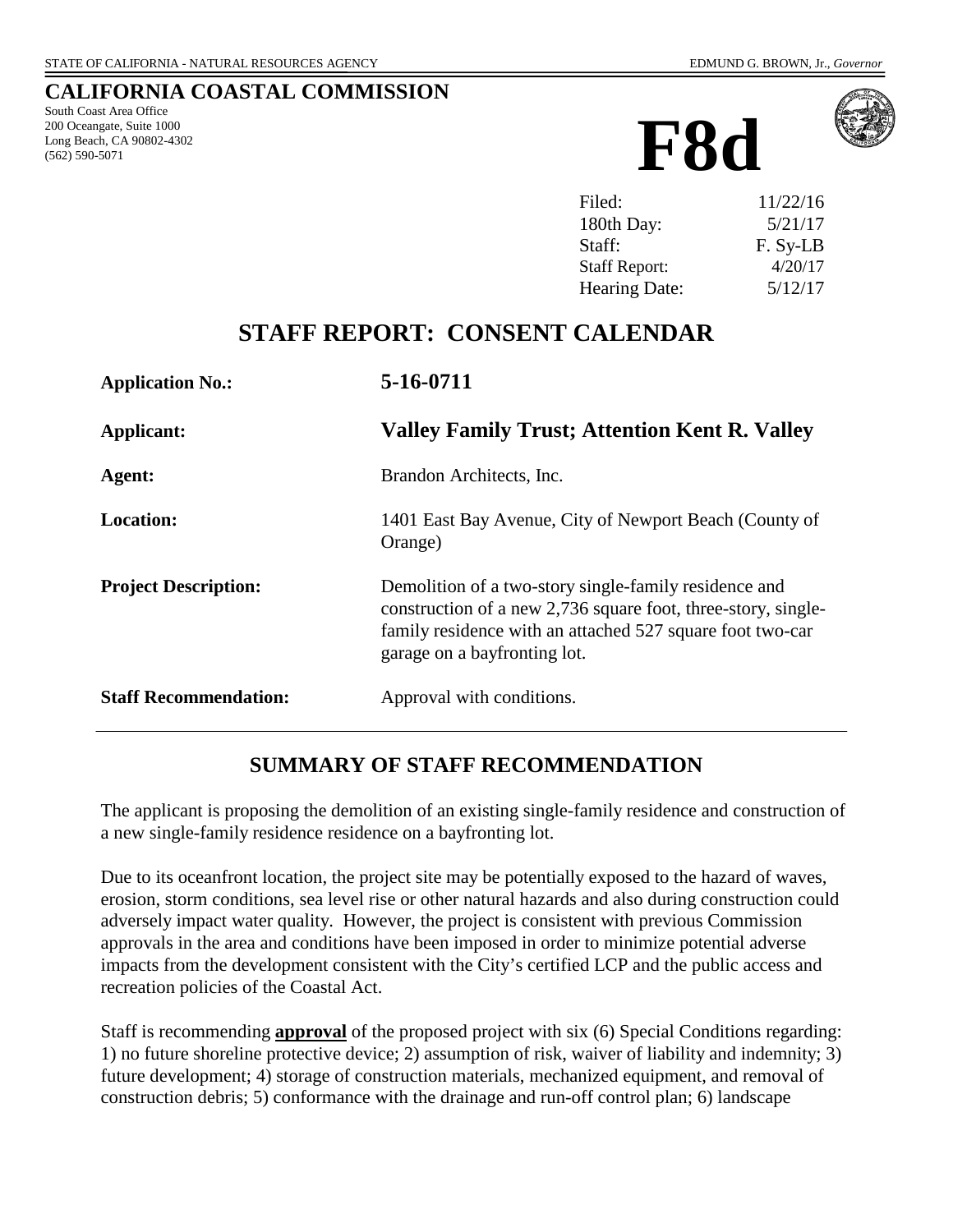controls; 7) public rights; and 8) a deed restriction against the property, referencing all of the Special Conditions contained in this staff report.

An LCP for the City of Newport Beach was effectively certified on January 13, 2017. The landward side of the development is now within the City's LCP jurisdiction; however, since the subject coastal development permit application was submitted to the Commission prior to effective certification of the City's LCP, the Commission continues to act as the permitting authority for the coastal development permit application. The standard of review for the proposed development is the City's certified LCP. In addition, since the proposed project is located between the sea and the first public road, the development must also conform to the public access and recreation policies of the Coastal Act.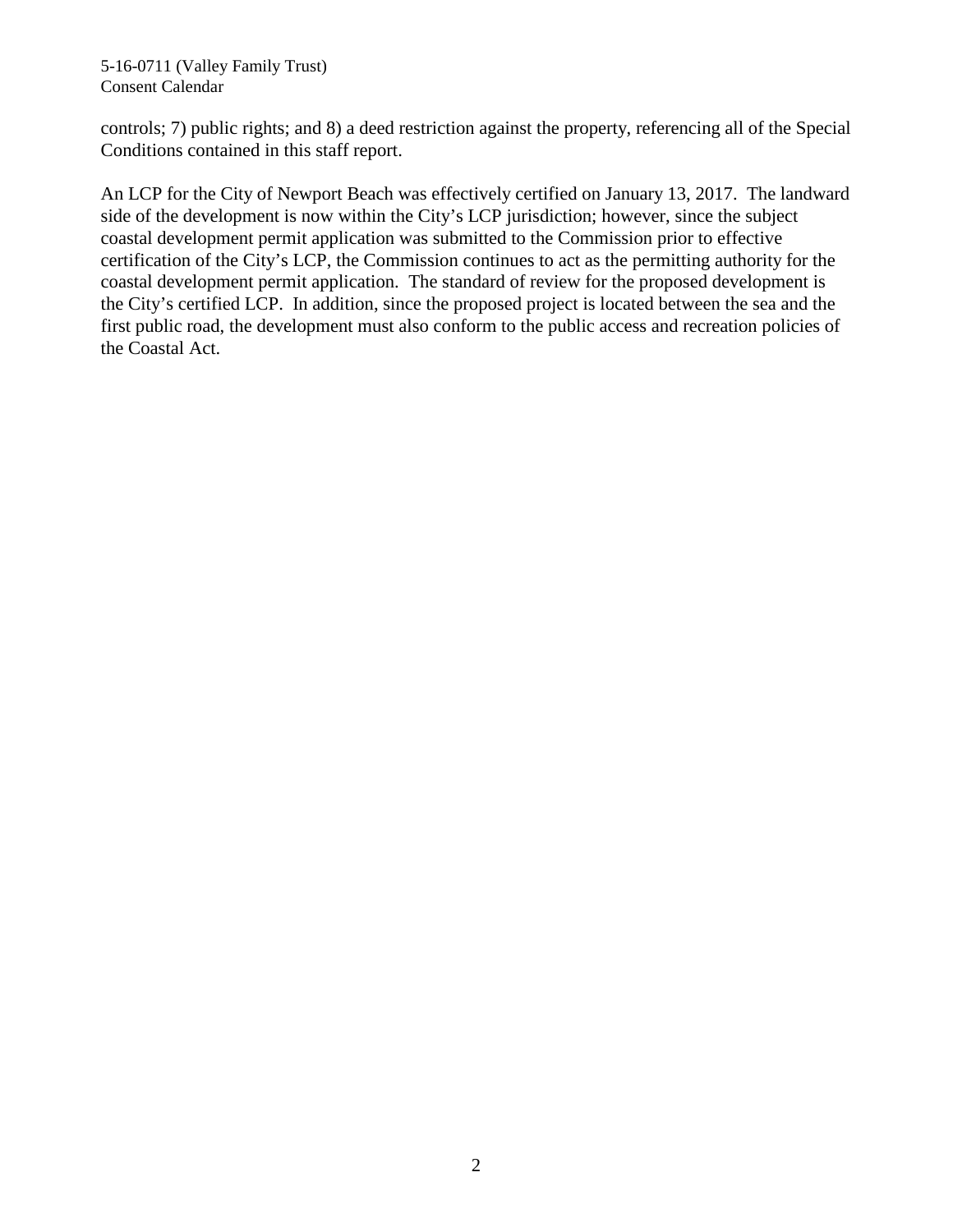# **TABLE OF CONTENTS**

| II.                   |  |
|-----------------------|--|
| III.                  |  |
| $\mathbf{IV}_{\cdot}$ |  |
|                       |  |
|                       |  |
|                       |  |
|                       |  |
|                       |  |
|                       |  |
|                       |  |
|                       |  |

#### 

#### **EXHIBITS**

Exhibit No.  $1 -$ Location Map Exhibit No.  $2 - \text{Site Plan}$ Exhibit No.  $3 -$ Floor Plans Exhibit No.  $4 -$ Elevation Plans Exhibit No.  $5 - Topographic Survey$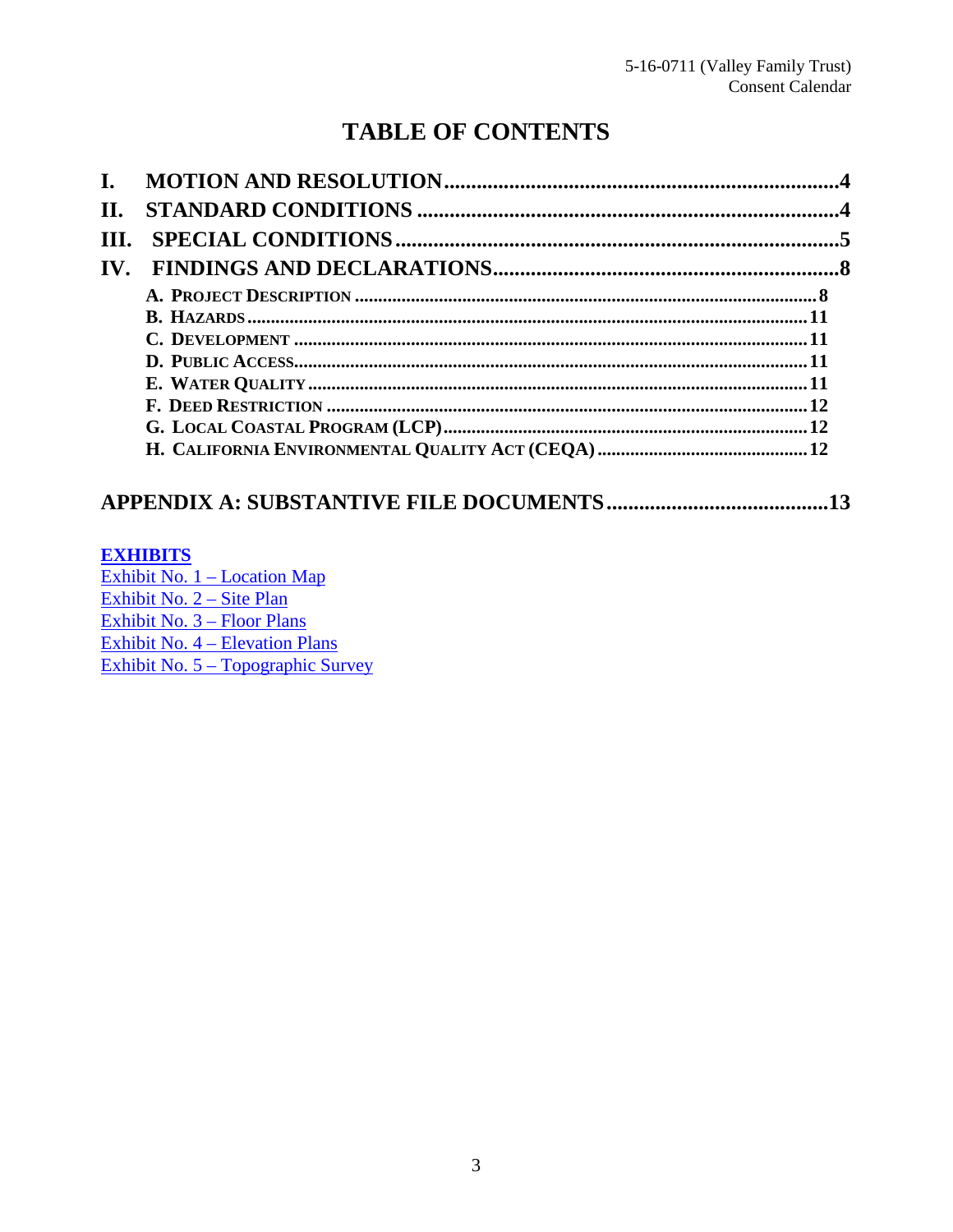### <span id="page-3-0"></span>**I. MOTION AND RESOLUTION**

**Motion:** *I move that the Commission approve the Coastal Development Permit applications included on the consent calendar in accordance with the staff recommendations.*

Staff recommends a **YES** vote. Passage of this motion will result in approval of all the permits included on the consent calendar. The motion passes only by affirmative vote of a majority of the Commissioners present.

**Resolution:** *The Commission hereby approves a coastal development permit for the proposed development and adopts the findings set forth below on grounds that the development as conditioned will be in conformity with the certified Local Coastal Program and the public access and recreation policies of Chapter 3 of the Coastal Act. Approval of the permit complies with the California Environmental Quality Act because either 1) feasible mitigation measures and/or alternatives have been incorporated to substantially lessen any significant adverse effects of the development on the environment, or 2) there are no further feasible mitigation measures or alternatives that would substantially lessen any significant adverse impacts of the development on the environment.*

# <span id="page-3-1"></span>**II. STANDARD CONDITIONS**

This permit is granted subject to the following standard conditions:

- 1. **Notice of Receipt and Acknowledgment**. The permit is not valid and development shall not commence until a copy of the permit, signed by the permittee or authorized agent, acknowledging receipt of the permit and acceptance of the terms and conditions, is returned to the Commission office.
- 2. **Expiration**. If development has not commenced, the permit will expire two years from the date on which the Commission voted on the application. Development shall be pursued in a diligent manner and completed in a reasonable period of time. Application for extension of the permit must be made prior to the expiration date.
- 3. **Interpretation**. Any questions of intent or interpretation of any condition will be resolved by the Executive Director or the Commission.
- 4. **Assignment**. The permit may be assigned to any qualified person, provided assignee files with the Commission an affidavit accepting all terms and conditions of the permit.
- 5. **Terms and Conditions Run with the Land**. These terms and conditions shall be perpetual, and it is the intention of the Commission and the permittee to bind all future owners and possessors of the subject property to the terms and conditions.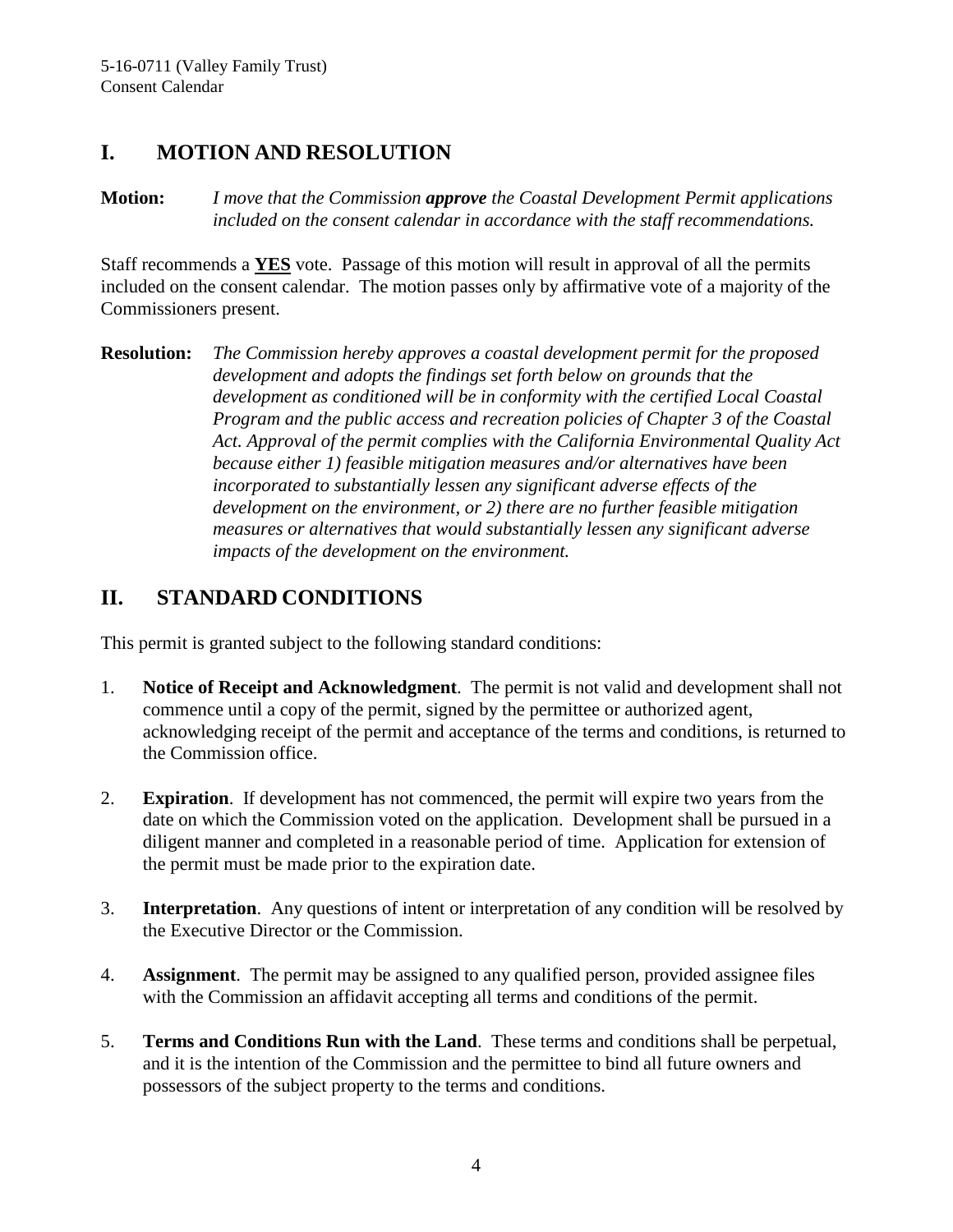# <span id="page-4-0"></span>**III. SPECIAL CONDITIONS**

This permit is granted subject to the following special conditions:

<span id="page-4-1"></span>**1. Assumption of Risk, Waiver of Liability and Indemnity.** By acceptance of this permit, the applicant acknowledges and agrees (i) that the site may be subject to hazards, including but not limited to waves, storms, flooding, erosion, and earth movement, many of which will worsen with future sea level rise; (ii) to assume the risks to the permittee and the property that is the subject of this permit of injury and damage from such hazards in connection with this permitted development; (iii) to unconditionally waive any claim of damage or liability against the Commission, its officers, agents, and employees for injury or damage from such hazards; and (iv) to indemnify and hold harmless the Commission, its officers, agents, and employees with respect to the Commission's approval of the project against any and all liability, claims, demands, damages, costs (including costs and fees incurred in defense of such claims), expenses, and amounts paid in settlement arising from any injury or damage due to such hazards.

#### <span id="page-4-2"></span>**2. No Future Bayward Extension of the Shoreline Protective Device.**

- A. By acceptance of this Permit, the applicant agrees, on behalf of itself (or himself or herself or themselves, as applicable) and all successors and assigns, that no future repair or maintenance, enhancement, reinforcement, or any other activity affecting the shoreline protective device that is the subject of Coastal Development Permit No. 5-16-0711, as described and depicted on an Exhibit attached to the Notice of Intent to Issue Permit (NOI) that the Executive Director issues for this permit, shall be undertaken if such activity extends the footprint seaward of the subject shoreline protective device. By acceptance of this Permit, the applicant waives, on behalf of itself (or himself or herself or themselves, as applicable) and all successors and assigns, any rights to such activity that may exist under Public Resources Code Section 30235.
- B. Prior to the issuance by the Executive Director of the NOI FOR THIS PERMIT, the applicant shall submit for the review and approval of the Executive Director, and upon such approval, for attachment as an Exhibit to the NOI, a formal legal description and graphic depiction of the shoreline protective device that is the subject of Coastal Development Permit No. 5-16-0711, as generally described above and shown on **Exhibit No. 5** attached to this staff report, showing the footprint and the elevation of the device referenced to NGVD (National American Vertical Datum).
- <span id="page-4-3"></span>**3. Future Development.** This permit is only for the development described in coastal development permit (CDP) 5-16-0711. Pursuant to Title 14 California Code of Regulations (CCR) Section 13250(b)(6), the exemptions that would otherwise be provided in Public Resources Code (PRC) Section 30610(a) shall not apply to the development governed by CDP 5-16-0711. Accordingly, any future improvements to this structure authorized by this permit shall require an amendment to CDP 5-16-0711 from the Commission or shall require an additional CDP from the Commission or from the applicable certified local government. In addition thereto, an amendment to CDP 5-16-0711 from the Commission or an additional CDP from the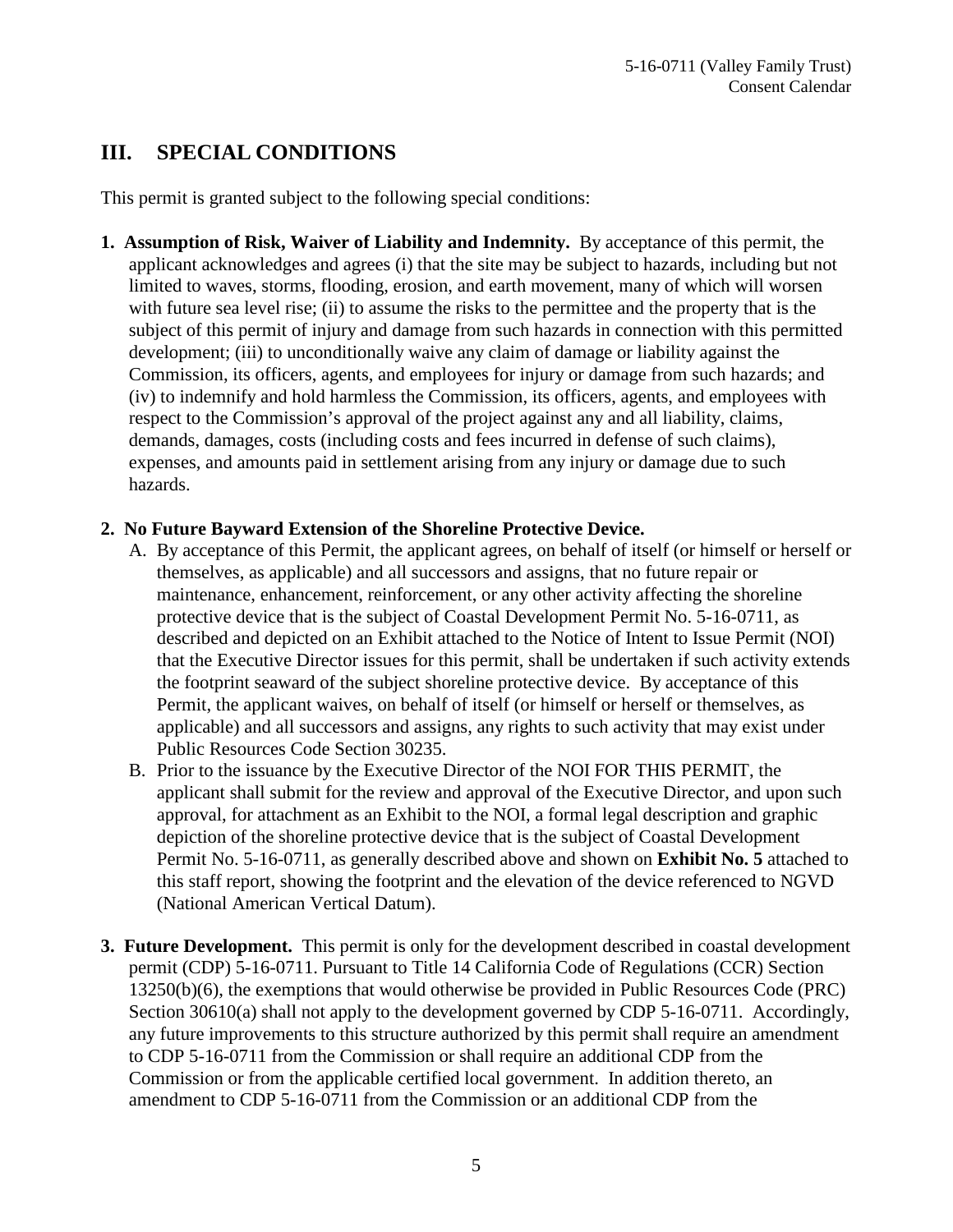Commission or from the applicable certified local government shall be required for any repair or maintenance identified as requiring a permit pursuant to PRC Section 30610(d) and Title 14 CCR Sections  $13252(a)-(b)$ .

- <span id="page-5-0"></span>**4. Storage of Construction Materials, Mechanized Equipment and Removal of Construction Debris.** The permittee shall comply with the following construction-related requirements:
	- A. No demolition or construction materials, debris, or waste shall be placed or stored where it may enter sensitive habitat, receiving waters or a storm drain, or be subject to wave, wind, rain, or tidal erosion and dispersion;
	- B. No demolition or construction equipment, materials, or activity shall be placed in or occur in any location that would result in impacts to environmentally sensitive habitat areas, streams, wetlands or their buffers;
	- C. Any and all debris resulting from demolition or construction activities shall be removed from the project site within 24 hours of completion of the project;
	- D. Demolition or construction debris and sediment shall be removed from work areas each day that demolition or construction occurs to prevent the accumulation of sediment and other debris that may be discharged into coastal waters;
	- E. All trash and debris shall be disposed in the proper trash and recycling receptacles at the end of every construction day;
	- F. The applicant shall provide adequate disposal facilities for solid waste, including excess concrete, produced during demolition or construction;
	- G. Debris shall be disposed of at a legal disposal site or recycled at a recycling facility. If the disposal site is located in the Coastal Zone, a coastal development permit or an amendment to this permit shall be required before disposal can take place unless the Executive Director determines that no amendment or new permit is legally required;
	- H. All stock piles and construction materials shall be covered, enclosed on all sides, shall be located as far away as possible from drain inlets and any waterway, and shall not be stored in contact with the soil;
	- I. Machinery and equipment shall be maintained and washed in confined areas specifically designed to control runoff. Thinners or solvents shall not be discharged into sanitary or storm sewer systems;
	- J. The discharge of any hazardous materials into any receiving waters shall be prohibited;
	- K. Spill prevention and control measures shall be implemented to ensure the proper handling and storage of petroleum products and other construction materials. Measures shall include a designated fueling and vehicle maintenance area with appropriate berms and protection to prevent any spillage of gasoline or related petroleum products or contact with runoff. The area shall be located as far away from the receiving waters and storm drain inlets as possible;
	- L. Best Management Practices (BMPs) and Good Housekeeping Practices (GHPs) designed to prevent spillage and/or runoff of demolition or construction-related materials, and to contain sediment or contaminants associated with demolition or construction activity, shall be implemented prior to the on-set of such activity; and
	- M. All BMPs shall be maintained in a functional condition throughout the duration of construction activity.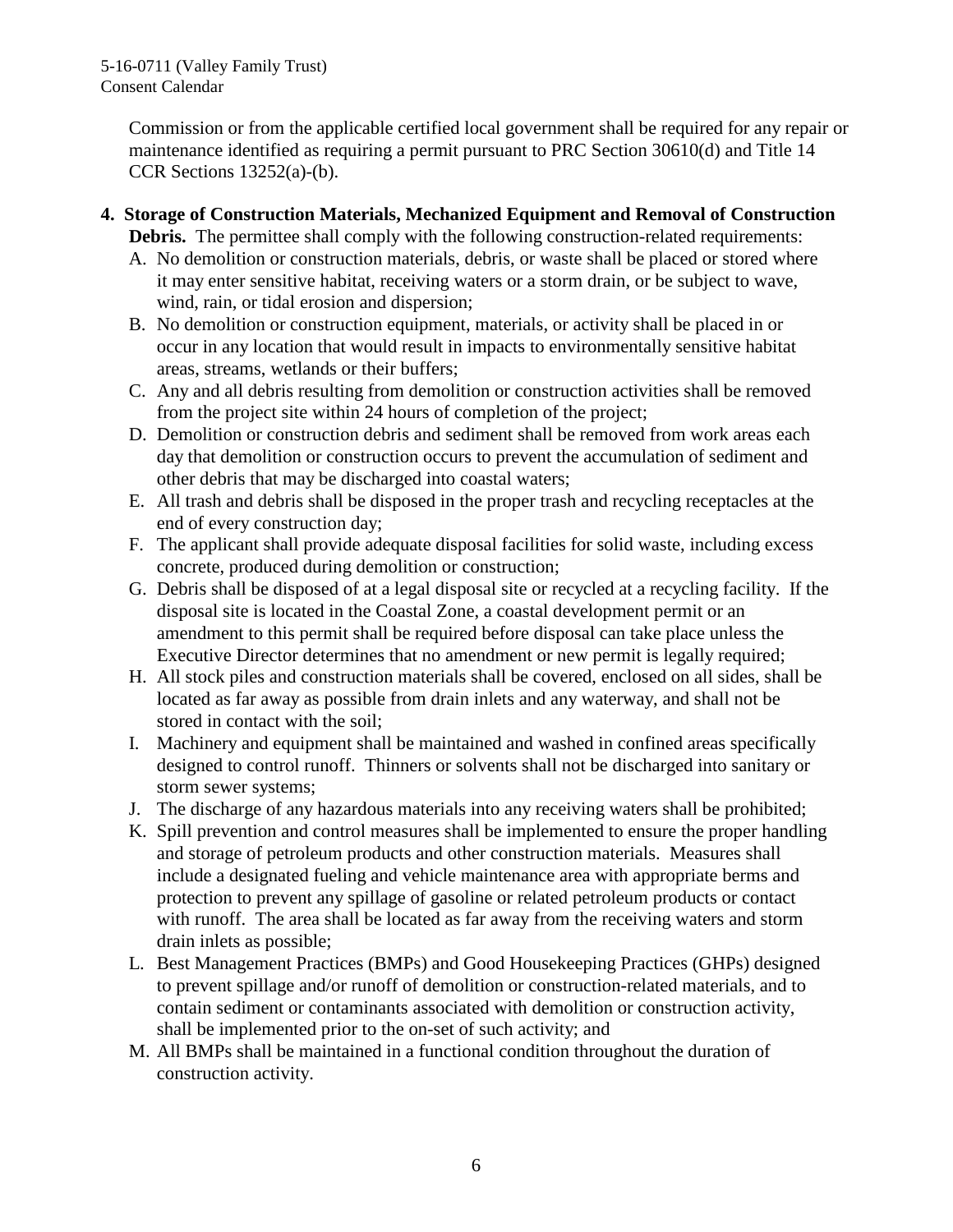- <span id="page-6-0"></span>**5. Conformance with Drainage and Run-Off Control Plan.** The applicant shall conform with the drainage and run-off control plan dated July 28, 2016 showing roof drainage and runoff from all impervious areas directed to trench drains. Any proposed changes to the approved plan shall be reported to the Executive Director. No changes to the approved plan shall occur without a Commission amendment to this Coastal Development Permit unless the Executive Director determines that no amendment is legally required.
- <span id="page-6-1"></span>**6. Landscaping-Drought Tolerant, Non-Invasive Plants.** Vegetated landscaped areas shall only consist of native drought tolerant non-invasive plant species native to coastal Orange County and appropriate to the habitat type. No plant species listed as problematic and/or invasive by the California Native Plant Society [\(http://www.CNPS.org/\)](http://www.cnps.org/), the California Invasive Plant Council (formerly the California Exotic Pest Plant Council) [\(http://www.cal-ipc.org/\)](http://www.cal-ipc.org/), or as may be identified from time to time by the State of California shall be employed or allowed to naturalize or persist on the site. No plant species listed as a "noxious weed" by the State of California or the U.S. Federal Government shall be utilized within the property. All plants shall be low water use plants as identified by California Department of Water Resources (See:

[http://www.water.ca.gov/wateruseefficiency/docs/wucols00.pdf\)](http://www.water.ca.gov/wateruseefficiency/docs/wucols00.pdf). Use of reclaimed water for irrigation is encouraged. If potable water is used for irrigation only drip or micro spray irrigation systems may be used. Other water conservation measures shall also be considered, such as use of weather based irrigation controllers.

- <span id="page-6-2"></span>**7. Public Rights.** The Coastal Commission's approval of this permit shall not constitute a waiver of any public rights that exist or may exist on the property. The permittee shall not use this permit as evidence of a waiver of any public rights that may exist on the property.
- <span id="page-6-3"></span>**8. Deed Restriction.** PRIOR TO ISSUANCE OF THE COASTAL DEVELOPMENT PERMIT, the applicant shall submit to the Executive Director for review and approval documentation demonstrating that the landowners have executed and recorded against the parcel(s) governed by this permit a deed restriction, in a form and content acceptable to the Executive Director: (1) indicating that, pursuant to this permit, the California Coastal Commission has authorized development on the subject property, subject to terms and conditions that restrict the use and enjoyment of that property; and (2) imposing the Special Conditions of this permit as covenants, conditions and restrictions on the use and enjoyment of the Property. The deed restriction shall include a legal description of the entire parcel or parcels governed by this permit. The deed restriction shall also indicate that, in the event of an extinguishment or termination of the deed restriction for any reason, the terms and conditions of this permit shall continue to restrict the use and enjoyment of the subject property so long as either this permit or the development it authorizes, or any part, modification, or amendment thereof, remains in existence on or with respect to the subject property.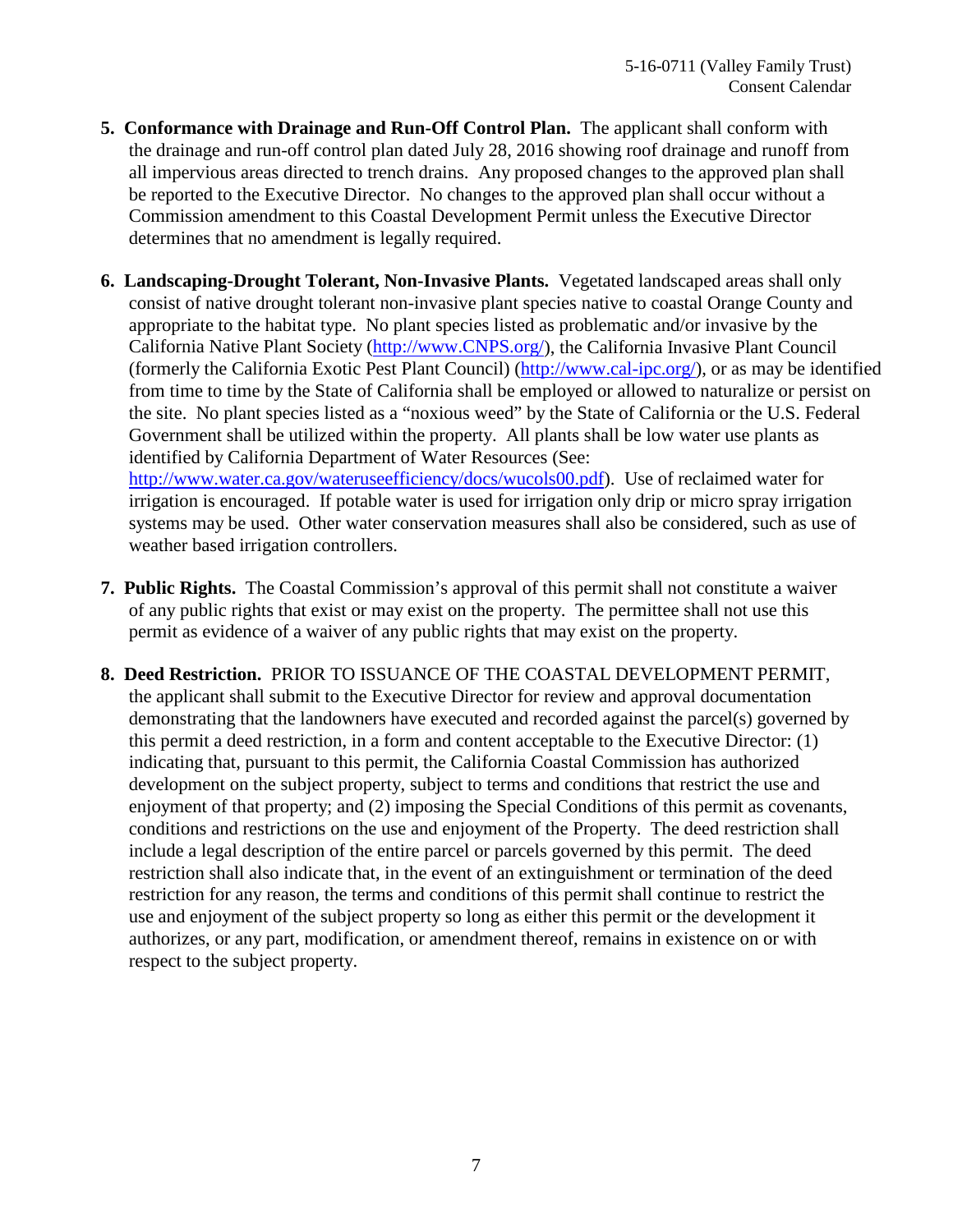# <span id="page-7-0"></span>**IV. FINDINGS AND DECLARATIONS**

#### <span id="page-7-1"></span>**A. PROJECT DESCRIPTION**

The applicant proposes to demolish a two-story single-family residence and construct a new, 29-foot high, three-story, 2,763 square foot, single-family residence with an attached 527 square foot twocar garage on a bayfronting lot (**[Exhibits No. 2-4](https://documents.coastal.ca.gov/reports/2017/5/F8d/F8d-5-2017-exhibits.pdf)**). Grading will consist of 2 cubic yards of cut and 31 cubic yards of fill. The foundation will consist of footings and mat slabs. The proposed residence has been pulled back approximately 5 feet landward from the location of the existing residence. Thus, the project does not encroach further towards the bay. No work is proposed to the existing timber seawall/bulkhead, nor the existing pier and dock.

The subject site is located at 1401 East Bay Avenue on the Balboa Peninsula in Newport Bay in the City of Newport Beach, Orange County (**[Exhibit No. 1](https://documents.coastal.ca.gov/reports/2017/5/F8d/F8d-5-2017-exhibits.pdf)**). Currently, an existing approximately 2,300 square foot single-family residence with an attached 400 square foot two-car garage occupies the project site. The lot size is 5,724 square feet and is designated as R-1, Single-Unit Residential by the certified City of Newport Beach LCP and the proposed use conforms to this designation. The height limit, as set forth in the certified LCP, is 24 feet for flat-roofed structures, and 29 feet for structures with sloped roofs. The proposed structure is designed with a sloped roof that is 29 feet in height and is consistent with the height requirement of the City's certified LCP. Two parking spaces are provided in the garage, accessed from East Bay Avenue. Thus, the proposed development would provide adequate parking consistent with the City's certified LCP. To the north of the project site is Newport Bay, while south of the project is East Bay Avenue. To the east of the project site is the "F" Street, street end and west of the project site is an existing single-family residence.

The project site is located in a residential area where the residences fronting Newport Bay are located on lots with existing seawalls/bulkheads. Site conditions on the bayward side of the site include an existing timber seawall/bulkhead, pier and dock. Presently, there is an approximately 30 foot long timber seawall/bulkhead on the bayfront side of the subject property at elevation 7.31 feet NAVD88, which was visually inspected and determined to be in good condition based upon the "*Coastal Hazard Analysis, 1401 East Bay Avenue, Newport Beach, Orange County California"*  dated July 15, 2016 prepared by Geosoils, Inc. submitted by the applicant. The coastal hazards report establishes that an existing seawall/bulkhead on the site cannot be removed and/or an existing or replacement bulkhead is required to protect existing principal structures and adjacent development or public facilities on the site or in the surrounding areas.

As discussed in the analysis, based on sea level rise projections from the National Research Council (NRC) 2012 report, sea levels may rise between 1.25-feet to 4.5-feet by the year 2092 (75 years). The plans for the proposed project show that the finished floor elevation of the residence will be at +9.00 feet NAVD88. The project has been designed to be above the maximum highest high tide elevation of 7.2 feet NAVD88 and at the City of Newport Beach design flood height of +9.0 feet NAVD88. If there were to be a 4.5 foot rise (the upper range of the NRC projections for southern California), an extreme high tide still water level of  $+11.70$  feet NAVD88 ( $+7.20$  feet MLLW  $+4.5$  $feet = +11.70 feet NAVD88$  could result. Such a rise would exceed the proposed finished first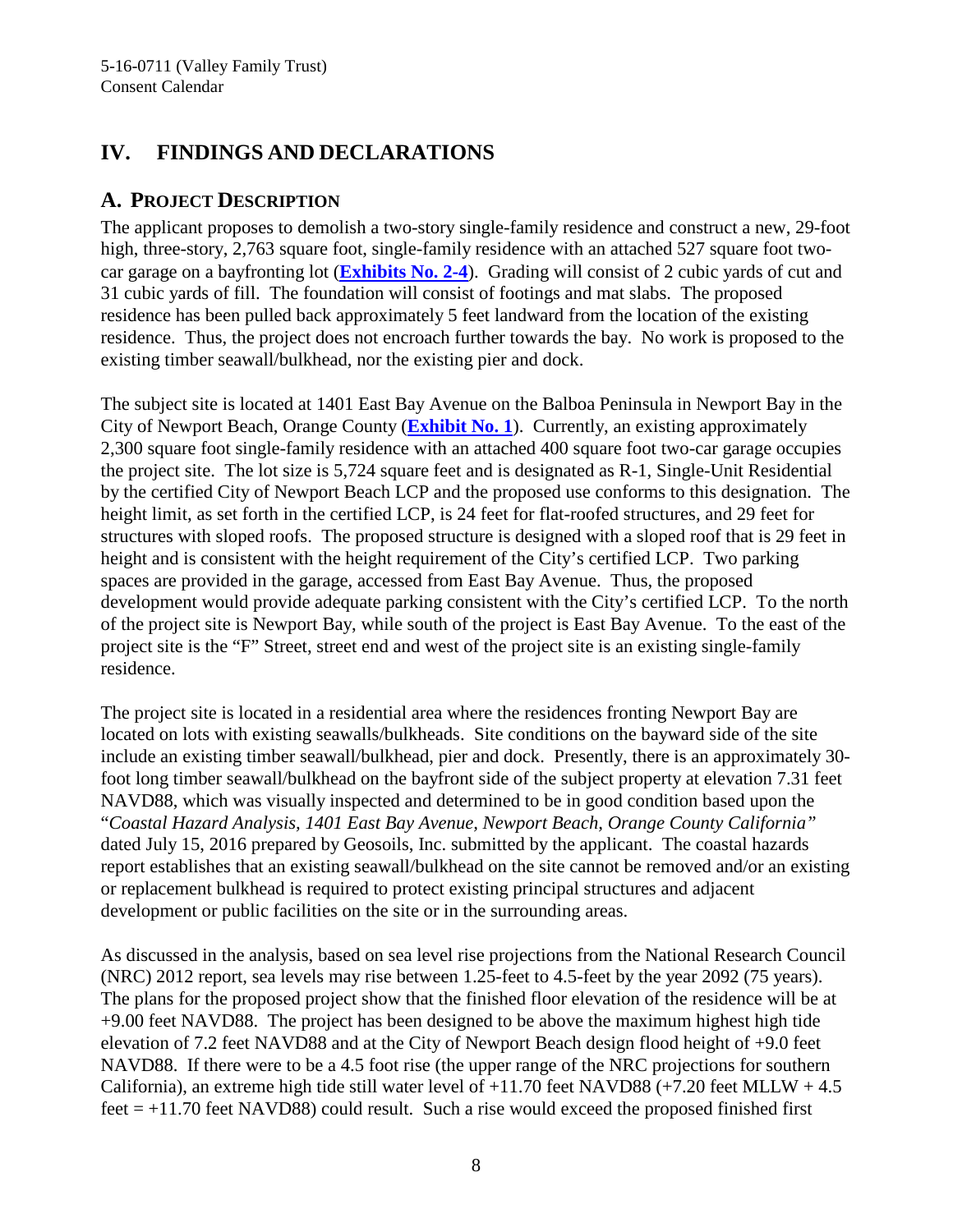floor elevation of +9.0 feet NAVD88, resulting in water up to 2.70 feet higher than the proposed finished floor. Therefore, the proposed development may be impacted by future flooding hazards if sea level rise approaches the upper range of the NRC projections. In addition, the existing seawall/bulkhead, which no work is being proposed to, is at an elevation of 7.31 feet NAVD88, which would be exceeded under either the lower or upper range of the NRC projections. To ensure the applicants accept the responsibility for all hazards associated with coastal development, the Commission imposes **[Special Condition No. 1](#page-4-1)**, which requires the applicant to agree to assume the risk that the development is susceptible to hazards and **[Special Condition No. 2](#page-4-2)**, which requires no future bayward extension of the shoreline protective device.

In an attempt to minimize risks to life and property from sea level rise-related flood hazards, the applicant has proposed adaptation measures to deal with flooding, such as water proofing the foundation and installing a minimum 6-inch waterproofed curb around the building. The applicant also states that the existing timber seawall/bulkhead can be increased in height to +12 feet NAVD88 (which would require a CDP). If other alternate adaptive measures are required, the applicant has stated that they could also install temporary barriers such as sand bags, and, if necessary, converting the lowest building level to non-habitable use.

Since coastal processes are dynamic and structural development may alter the natural environment, future development adjacent to the beach could adversely affect future shoreline conditions if not properly evaluated and potentially may result in a development which is not consistent with the Chapter 3 policies of the Coastal Act. In order to ensure that development on the site, including alteration of the existing seawall/bulkhead, does not occur which could potentially result in adverse impacts to coastal processes, the Commission imposes **[Special Condition No. 3](#page-4-3)**, which informs the applicant that future development at the site requires an amendment to Coastal Development Permit No. 5-16-0711 or a new coastal development permit.

The proposed project is considered development and there is an opportunity to improve water quality. To minimize erosion and prevent debris from being dispersed down the storm drain system leading to the ocean during construction, the Commission imposes **[Special Condition No. 4](#page-5-0)**, which provides construction-related requirements to provide for the safe storage of construction materials and the safe disposal of construction debris.

The applicant has submitted a drainage and runoff control plan that minimizes impacts to water quality the proposed project may have after construction. On-site drainage will be collected by a system of roof gutters, downspouts and drain inlets and directed to trench drains. In order to ensure that the drainage and runoff control plan is adhered to, the Commission imposes **[Special Condition](#page-6-0)  [No. 5](#page-6-0)**, which requires the applicant to conform with the drainage and run-off control plan and to adequately maintain it throughout the life of the proposed development.

The applicant has submitted a landscape plan, which will consist of a planting palette that will be non-invasive and drought tolerant. The placement of vegetation that is considered to be invasive which could supplant native vegetation is not permitted. Invasive plants have the potential to overcome native plants and spread quickly. Invasive plants are generally those identified by the California Invasive Plant Council [\(http://www.caleppc.org/\)](http://www.caleppc.org/) and the California Native Plant Society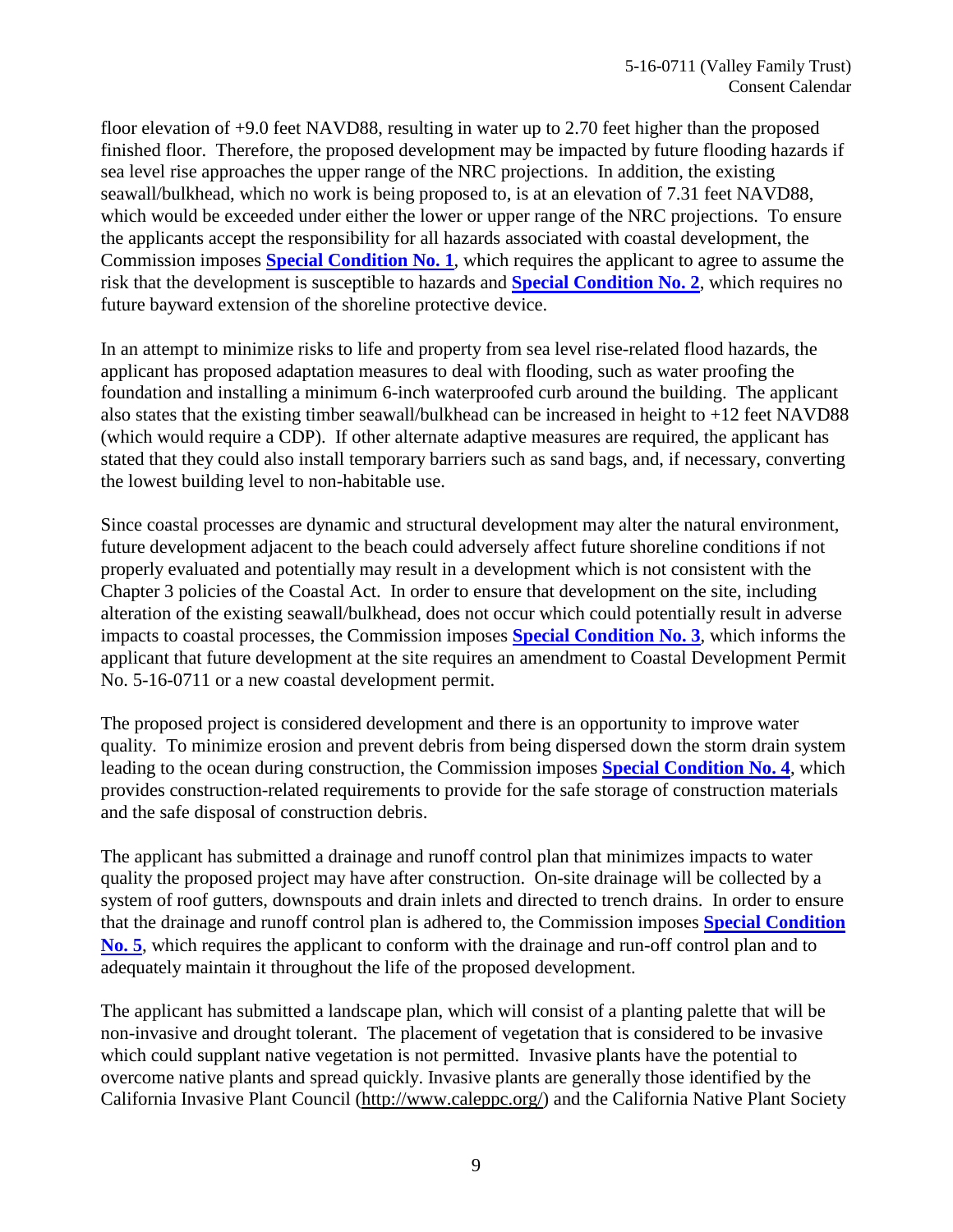[\(www.CNPS.org\)](http://www.cnps.org/) in their publications. Furthermore, any plants in the landscaping plan should be drought tolerant to minimize the use of water. The term drought tolerant is equivalent to the terms 'low water use' and 'ultra low water use' as defined and used by "A Guide to Estimating Irrigation Water Needs of Landscape Plantings in California" prepared by University of California Cooperative Extension and the California Department of Water Resources dated August 2000 available at [http://www.owue.water.ca.gov/landscape/pubs/pubs.cfm.](http://www.owue.water.ca.gov/landscape/pubs/pubs.cfm) To ensure that all landscaping will be drought tolerant and non-invasive, the Commission imposes **[Special Condition No. 6](#page-6-1)**, which imposes landscape controls that require that all vegetated landscaped areas shall only consist of native plants or non-native drought tolerant plants, which are non-invasive.

The applicant has stated that they shall also comply with the applicable water efficiency and conservation measures of the City's adopted CALGreen standards concerning irrigation systems, and efficient fixtures and appliances.

The subject site has an existing pool safety wall at elevation 7.31 feet NAVD88 located adjacent to the sandy beach bayward of the proposed residence that is subject to coastal hazards. The bayside boundary line separates private property from Public Trust Tidelands created through an adjudicated line, established through a1928 judgment rendered in action No. 23678 in the Superior Court of the State of California in and for the County of Orange.

The public trust lands bayward of the site can be accessed adjacent to the site via the vertical public access point at the end of "F" Street. From every street end along the Balboa Peninsula, the public can access the Public Trust Tidelands area seaward of the subject site by watercraft or by swimming to the site. The proposed project does not involve any development on Public Trust Tidelands. Therefore, the proposed development will not impact current public access resources to or along the Public Trust Tidelands. In order to preserve and maintain access to the Public Trust Tidelands, **[Special Condition No. 7](#page-6-2)** is imposed stating that the approval of a coastal development permit for the project does not waive any public rights or interest that exist or may exist on the property.

To ensure that any prospective future owners of the property are made aware of the applicability of the conditions of this permit, the Commission imposes **[Special Condition No. 8](#page-6-3)**, which requires the property owner record a deed restriction against the property, referencing all of the above special conditions of this permit and imposing them as covenants, conditions and restrictions on the use and enjoyment of the property.

On May 6, 1974, the Commission approved P-4-2-74-2958 (English) for the following development on the site: construction of a wooden seawall. No special conditions were imposed.

On June 23, 2011, the Commission approved Administrative Permit No. 5-11-117 (Valley) for the following development on the site: removal of an existing "U" shaped boat dock and pier approach and replacement with a new "finger" shaped boat dock, new 60' pier approach reusing two existing piles, a new 5' x 14' pier platform, and new 38' long "finger" floating dock (the fingertip portion was 4' 23', widening to 8' x 15') that required three new 14" concrete piles. The following Four (4) Special Conditions were imposed on the proposed project regarding: 1) water quality; 2) pre- and post-construction eelgrass survey; 3) pre-construction *Caulerpa Taxifolia* survey; 4) public rights.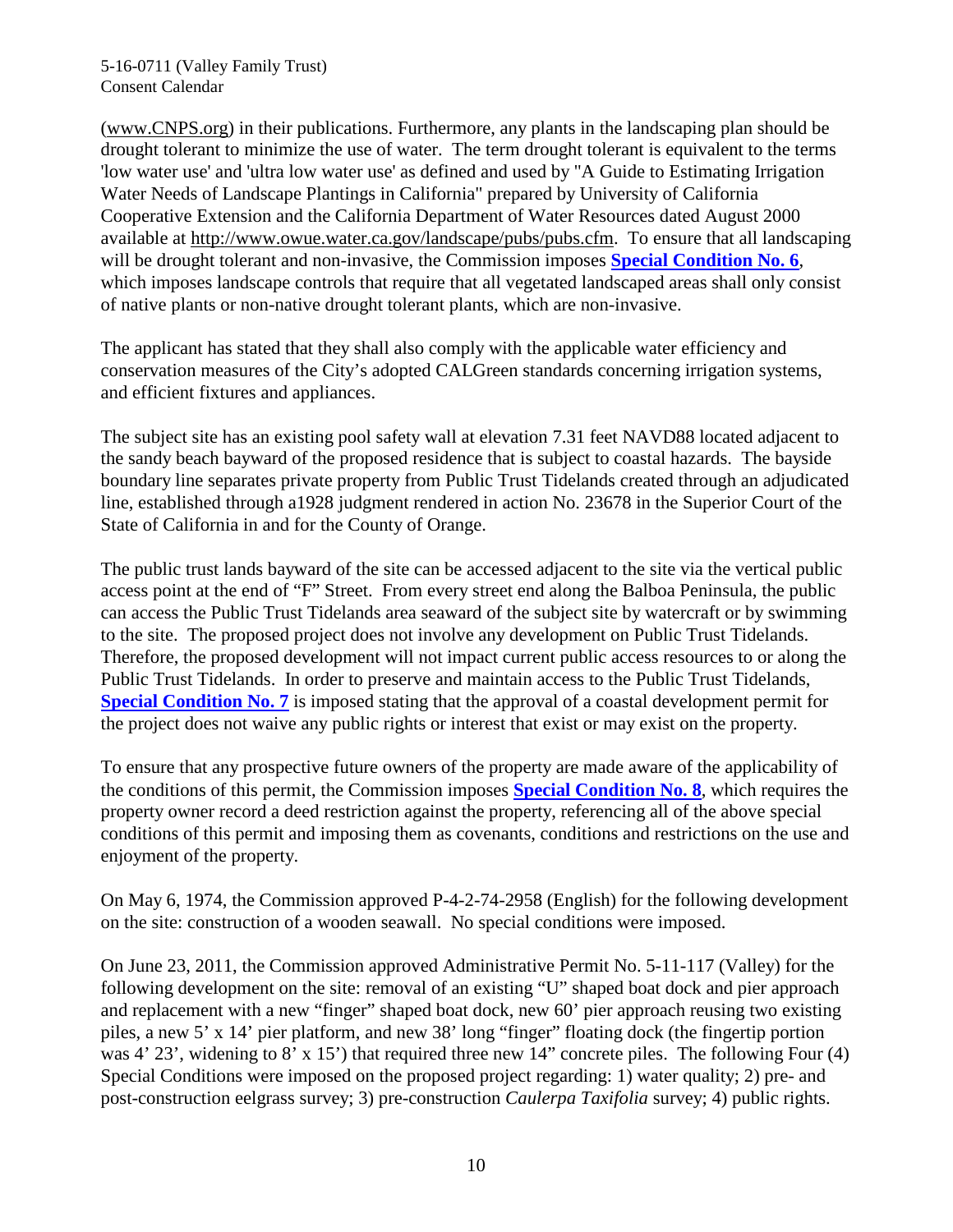### <span id="page-10-0"></span>**B. HAZARDS**

Development adjacent to the ocean is inherently hazardous. Development which may require a protective device in the future cannot be allowed due to the adverse impacts such devices have upon, among other things, public access, visual resources and shoreline processes. To minimize the project's impact on shoreline processes, and to minimize risks to life and property, the development has been conditioned to: require an appropriate set-back from the water; require a drainage and runoff control plan to direct, treat, and minimize the flow of water offsite; prohibit construction of protective devices (such as a seawall) in the future; and to require that the landowner and any successor-in-interest assume the risk of undertaking the development. As conditioned, the Commission finds that the development conforms to the requirements of the certified City of Newport Beach LCP and Sections 30235 and 30253 of the Coastal Act regarding the siting of development in hazardous locations.

#### <span id="page-10-1"></span>**C. DEVELOPMENT**

The development is located within an existing developed area and is compatible with the character and scale of the surrounding area. However, the proposed project raises concerns that future development of the project site potentially may result in a development which is not consistent with the Chapter 3 policies of the Coastal Act. To assure that future development is consistent with the Chapter 3 policies of the Coastal Act, the Commission finds that a future improvements special condition be imposed. As conditioned, the Commission finds that the development conforms to the requirements of the certified City of Newport Beach LCP and the Chapter 3 policies of the Coastal Act.

#### <span id="page-10-2"></span>**D. PUBLIC ACCESS**

The proposed development will not affect the public's ability to gain access to, and/or to use the coast and nearby recreational facilities. As conditioned, the Commission finds that the development conforms with the requirements of the certified City of Newport Beach LCP and Sections 30210 through 30214, Sections 30220 through 30224, and 30252 of the Coastal Act.

## <span id="page-10-3"></span>**E. WATER QUALITY**

The proposed development has a potential for a discharge of polluted run-off from the project site into coastal waters. The development, as proposed and as conditioned, incorporates design features to minimize the effect of construction and post-construction activities on the marine environment. These design features include, but are not limited to, the appropriate management of equipment and construction materials, reducing run-off through the use of permeable surfaces, the use of non-invasive drought tolerant vegetation to reduce and treat the run-off discharged from the site, and for the use of post-construction best management practices to minimize the project's adverse impact on coastal waters. As conditioned, the Commission finds that the development conforms with the requirements of the certified City of Newport Beach LCP and Sections 30230 and 30231 of the Coastal Act regarding the protection of water quality to promote the biological productivity of coastal waters and to protect human health.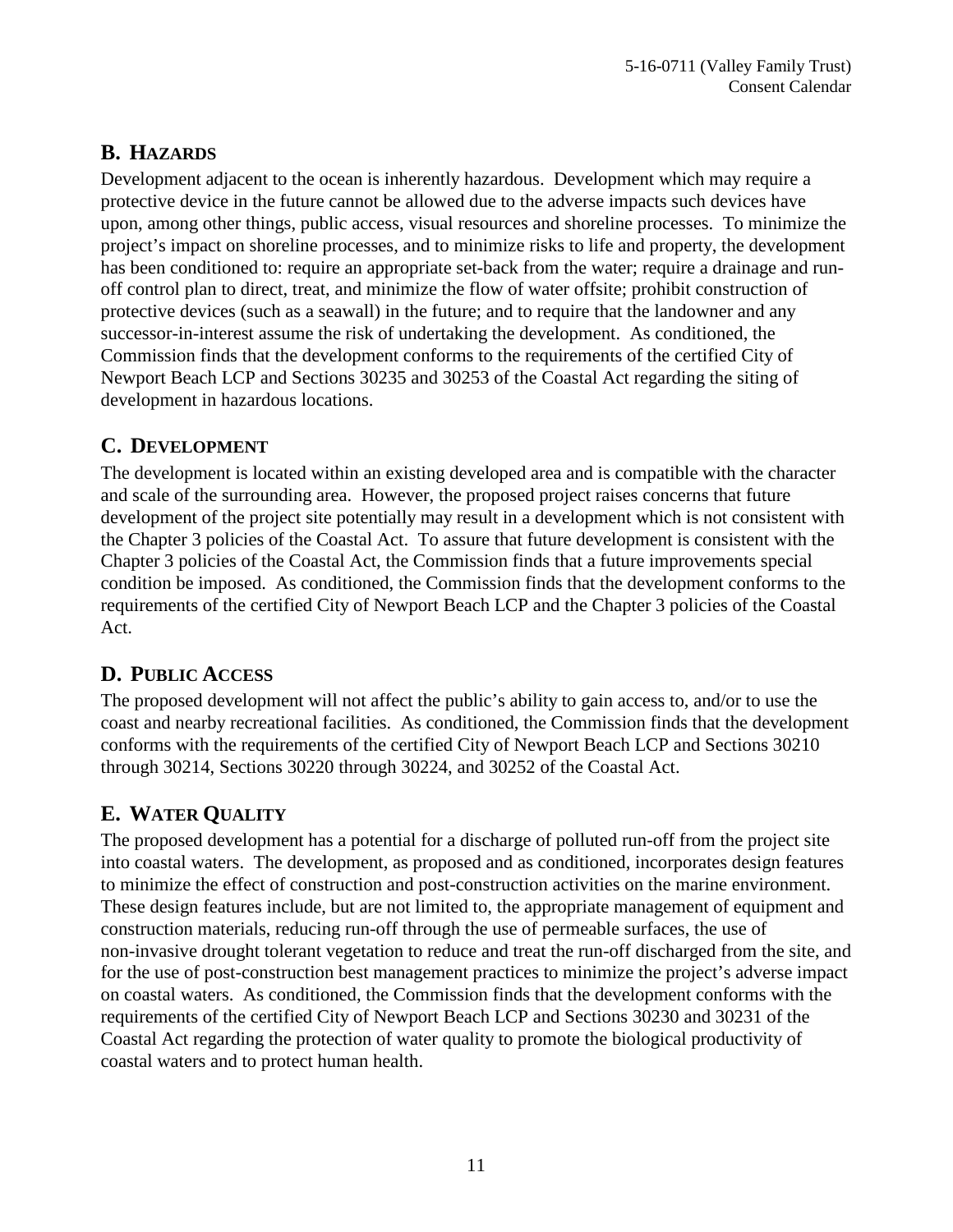# <span id="page-11-0"></span>**F. DEED RESTRICTION**

To ensure that any prospective future owners of the property are made aware of the applicability of the conditions of this permit, the Commission imposes one additional condition requiring that the property owner record a deed restriction against the property, referencing all of the above Special Conditions of this permit and imposing them as covenants, conditions and restrictions on the use and enjoyment of the Property. Thus, as conditioned, any prospective future owner will receive actual notice of the restrictions and/or obligations imposed on the use and enjoyment of the land including the risks of the development and/or hazards to which the site is subject, and the Commission's immunity from liability.

# <span id="page-11-1"></span>**G. LOCAL COASTAL PROGRAM (LCP)**

An LCP for the City of Newport Beach was effectively certified on January 13, 2017. As conditioned, the proposed development is consistent with the City of Newport Beach's certified Local Coastal Program, and the public access and recreation policies of Chapter 3 of the Coastal Act.

# <span id="page-11-2"></span>**H. CALIFORNIA ENVIRONMENTAL QUALITY ACT (CEQA)**

As conditioned, there are no feasible alternatives or additional feasible mitigation measures available that would substantially lessen any significant adverse effect that the activity may have on the environment. Therefore, the Commission finds that the proposed project, as conditioned to mitigate the identified impacts, is the least environmentally damaging feasible alternative and can be found consistent with the requirements of the Coastal Act to conform to CEQA.